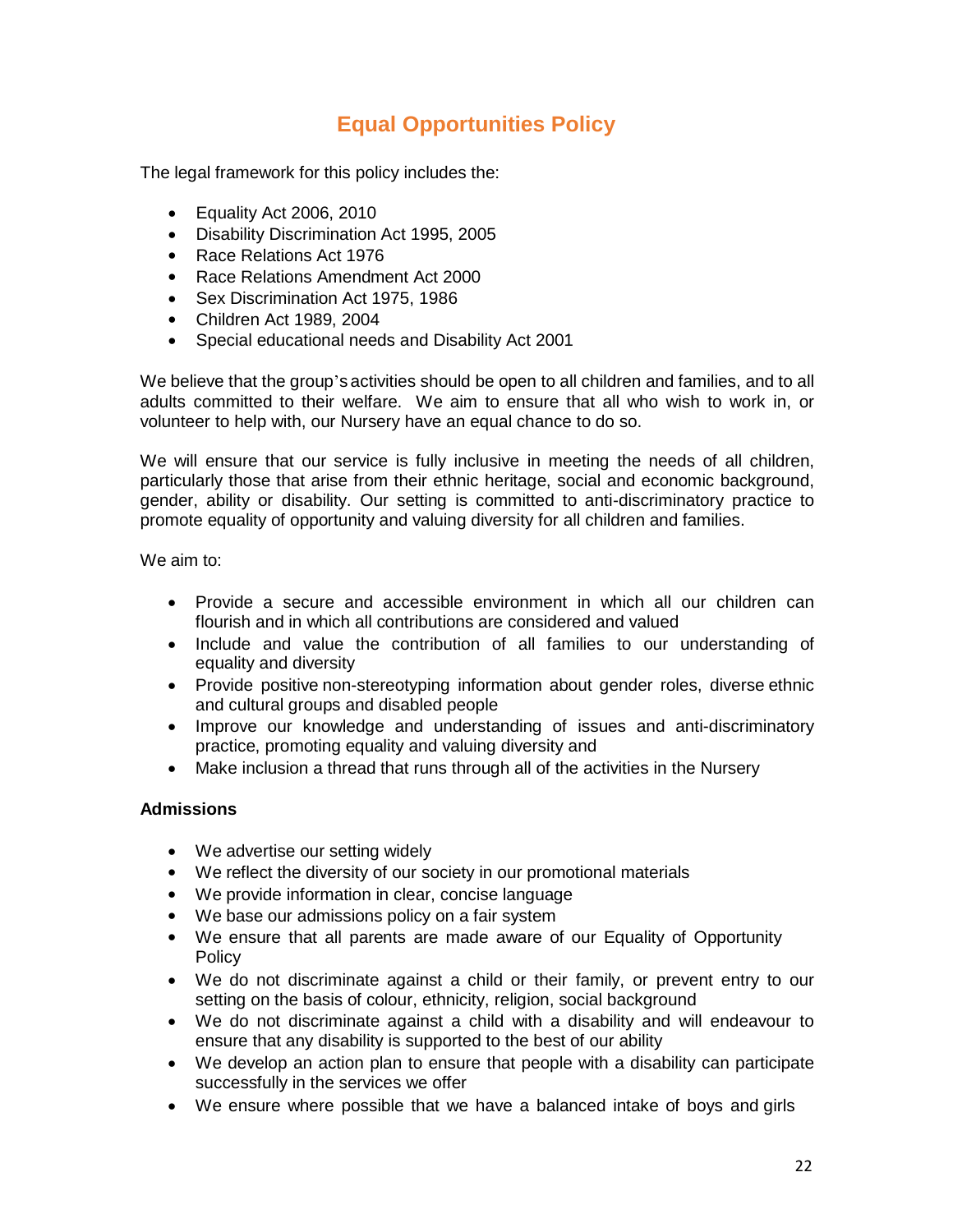- We take action against any discriminatory behaviour by staff or parents
- Displaying of openly discriminatory and possibly offensive materials, name calling, threatening behaviour are unacceptable on or around the premises and will be dealt with in the strongest manner

# **Employment**

- Posts are advertised and all applicants are judged against explicit and fair criteria
- Applicants are welcome from all backgrounds and posts are open to all
- We may use the exemption clause in relevant legislation to enable the service to best meet the needs of the community
- The applicant who best meets the criteria is offered the post, subject to references and checks by the Disclosure and Barring Services (DBS). This ensures fairness in the selection process
- All job descriptions include a commitment to promoting equality and recognising and respecting diversity as part of their specification
- We monitor our application process to ensure that it is fair and accessible
- Selection for employment, promotion, training or any other benefit will be on the basis of aptitude and ability
- Every employee is entitled to a working environment that promotes dignity and respect for all. No form of intimidation, bullying or harassment will be tolerated
- Breaches of the Nursery's Equality and Diversity Policy will be regarded as misconduct and could lead to disciplinary proceedings
- Commitment to implementing the group's Equality and Diversity Policy will form part of the job description for all workers

# **Training**

- We seek out training opportunities for staff and volunteers to enable them to develop anti-discriminatory and inclusive practices, which enable children to flourish
- We ensure that all staff are confident and fully trained in administering relevant medicines and performing invasive care procedures when these are required
- We review our practices to ensure that we are fully implementing our policy for promoting equality, valuing diversity and inclusion

### **Environment**

Our environment is as accessible as possible for all visitors and service users. If access to the building is found to treat disabled children or adults less favourably, we will make reasonable adjustments to the setting to accommodate the needs of the disabled children and adults.

We do this by:

- Making children feel valued and good about themselves
- Ensuring that children have equality of access to learning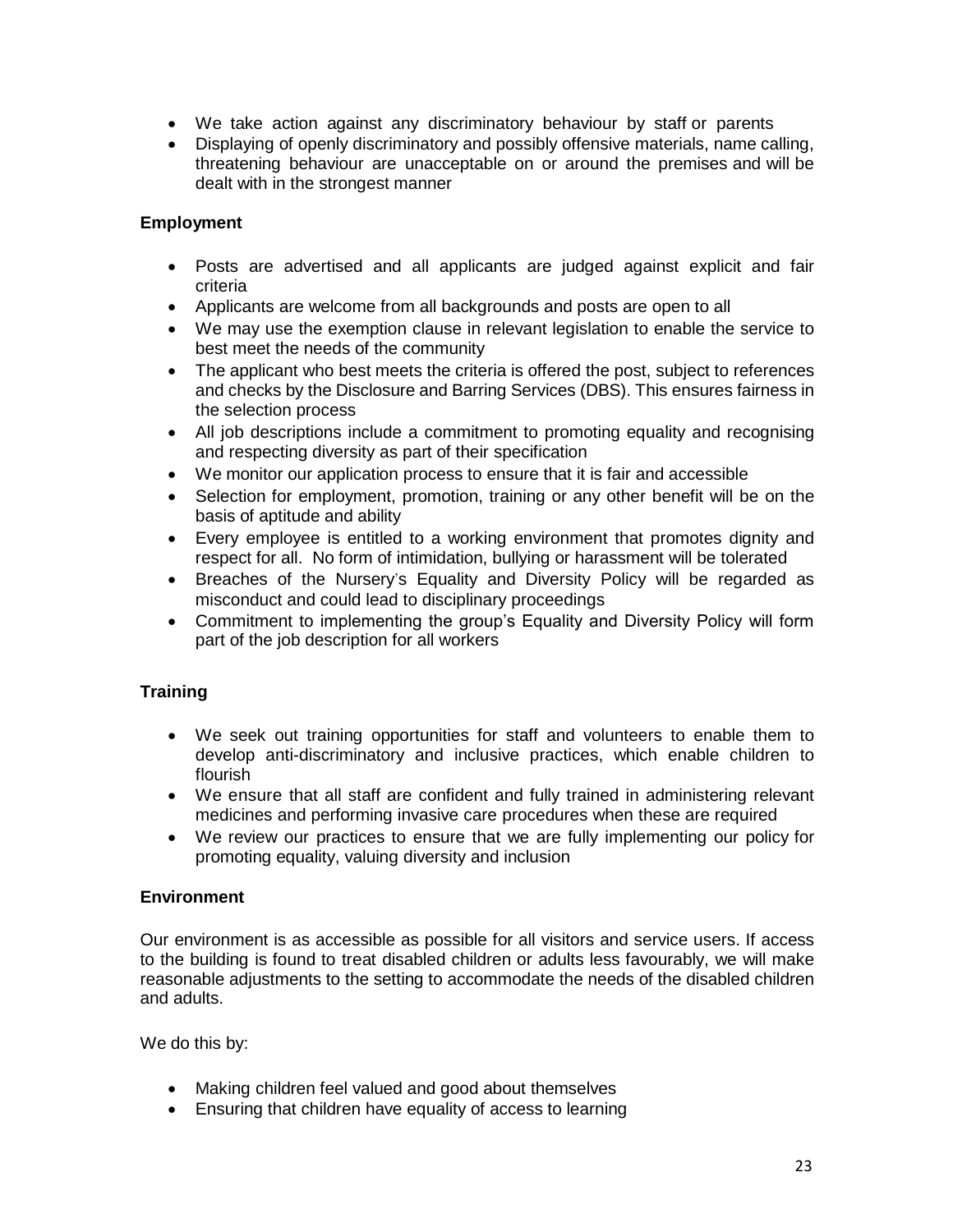- Undertaking an access audit to establish if the setting is accessible to all children
- Making adjustments to the environment and resources to accommodate a wide range of learning, physical and sensory impairments
- Making appropriate provision within the curriculum to ensure each child receives the widest possible opportunity to develop their skills and abilities
- Positively reflecting the widest range of communities possible in the choice of resources
- Avoiding stereotypes or derogatory images in visual material
- Celebrating a wide range of festival
- Creating an environment of mutual respect and tolerance
- Differentiating the curriculum to meet children's special educational needs
- Ensuring that children learning English as an additional language have full access to the curriculum and are supported in their learning and in the maintenance of their own language

### **Valuing Diversity/British Values in families**

The DFE have recently reinforced the need "to create and enforce a clear and rigorous expectation on all schools to promote the fundamental British values of democracy, the rule of law, individual liberty and mutual respect and tolerance of those with different faiths and beliefs."

The government set out its definition of British values in the 2011 'Prevent Strategy', and these values have been reiterated by the Prime Minister in 2014 and added to Ofsted inspection guidance in July 2014.

#### **Promoting British Values at Little Pumpkins**

We are an inclusive setting and our ethos and curriculum enables children to be independent learners, to make choices and to build strong relationships with their peers and all adults. Our setting believes that children flourish best when their personal, social and emotional needs are met and where there are clear and developmentally appropriate expectations for their behaviour. We would challenge pupils, staff or parents who expressed opinions contrary to fundamental British values.

#### **Democracy**

Children are involved in making class rules and they are expected to contribute and cooperate with them, taking into account the views of others.

#### **The Rule of Law**

We consistently reinforce our high expectations of children. Children are taught the value and reasons behind our expectations - that they are there to protect us, that everyone has a responsibility and that there are consequences when rules are broken. Our 'Behaviour Management Policy' aims to teach children to behave in socially acceptable ways and to understand the rights and needs of others. We use positive strategies to handle any conflict and praise and acknowledge desirable behaviours.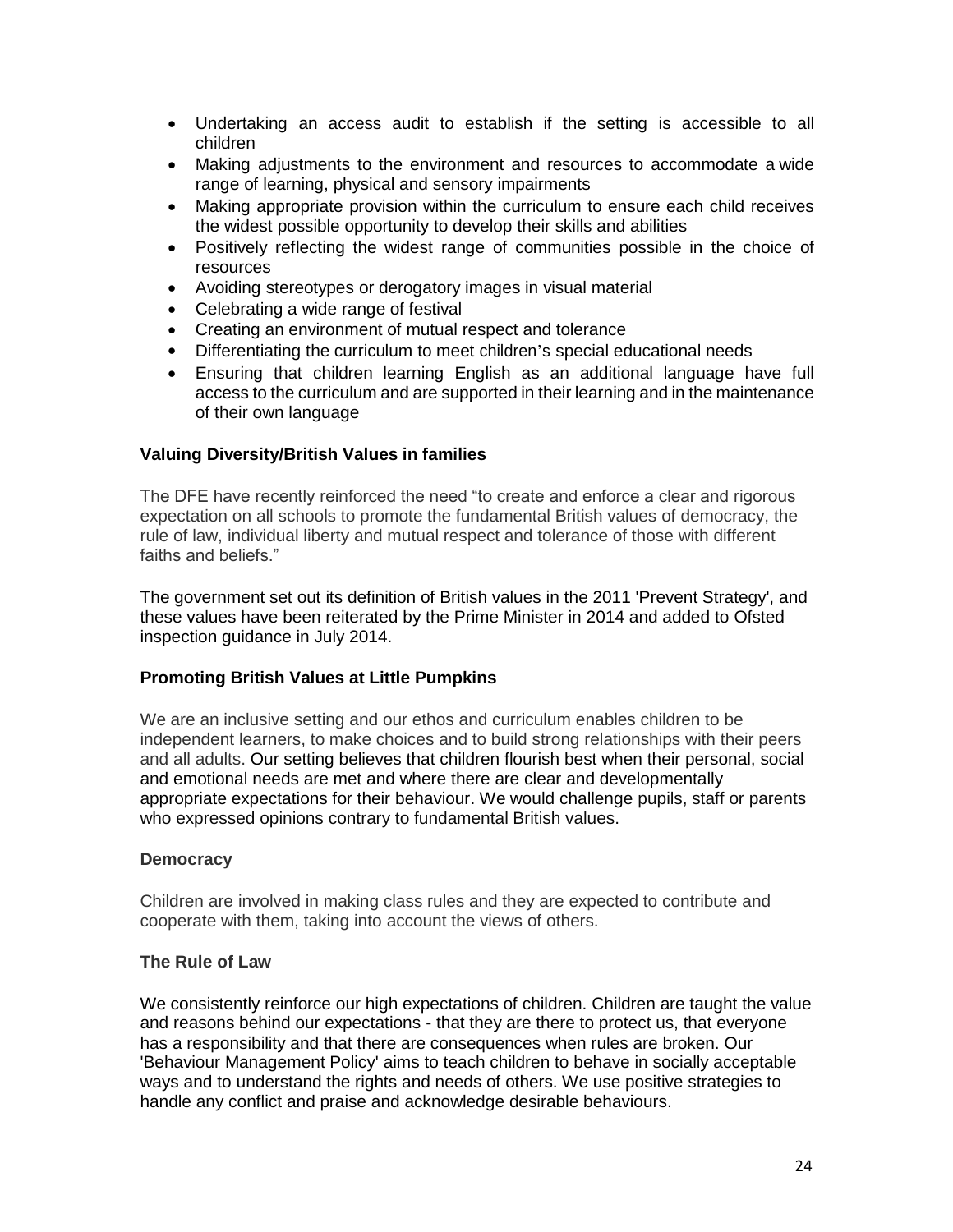### **Individual Liberty**

At Little Pumpkins Nursery children are actively encouraged to make choices, knowing that they are in a safe and supportive environment. As a Nursery, we educate and provide boundaries for young children to make choices, to manage risks, through our provision of a safe environment and empowering teaching. Children are encouraged to know, understand and exercise their rights and personal freedoms and are given opportunities to resolve conflicts effectively.

# **Mutual Respect**

At Little Pumpkins Nursery, we value all of our children and families. We celebrate our rich cultural and religious diversity and promote mutual respect. Children are modelled respect through caring, sharing and listening to others. Adults help children to understand how actions and words affect others. All children, including those with special educational needs (SEN) and disabilities are valued for their individuality and supported to achieve their best. Children are taught that life is not the same for everyone and we support charities such as 'Red Nose Day', 'Children in Need', 'Save the Children'.

# **Tolerance of those of Different Faiths and Beliefs**

We aim to enhance children's understanding of different faiths and beliefs by participating in a range of celebrations throughout the year. Children have the opportunity to dress-up in clothes and try different foods from other cultures and we encourage parents/carers to participate and support our multi-cultural events.

We ensure that posters, displays and messages of welcome reflect the wide range of languages and cultures that we are fortunate to have in our school family. We monitor all forms of bullying and harassment and actively promote courtesy and good manners towards all. At Little Pumpkins Nursery, embedded in everything we do, is our determination to develop skills of empathy and tolerance to make everyone at our setting feel valued and respected.

# **The Curriculum**

All children will be respected and their individuality and potential recognised, valued and nurtured. Activities and the use of play equipment offer children opportunities to develop in an environment free from prejudice and discrimination. Appropriate opportunities will be given to children to explore, acknowledge and value similarities and differences between themselves and others.

### **Resources**

These will be chosen with a view to showing children a balanced view of the world and an appreciation of the rich diversity of our multiracial society. Materials will be selected to help children develop their self-respect and to respect other people by avoiding stereotypes and derogatory pictures and messages about any group of people.

### **The benefits of inclusion for children:**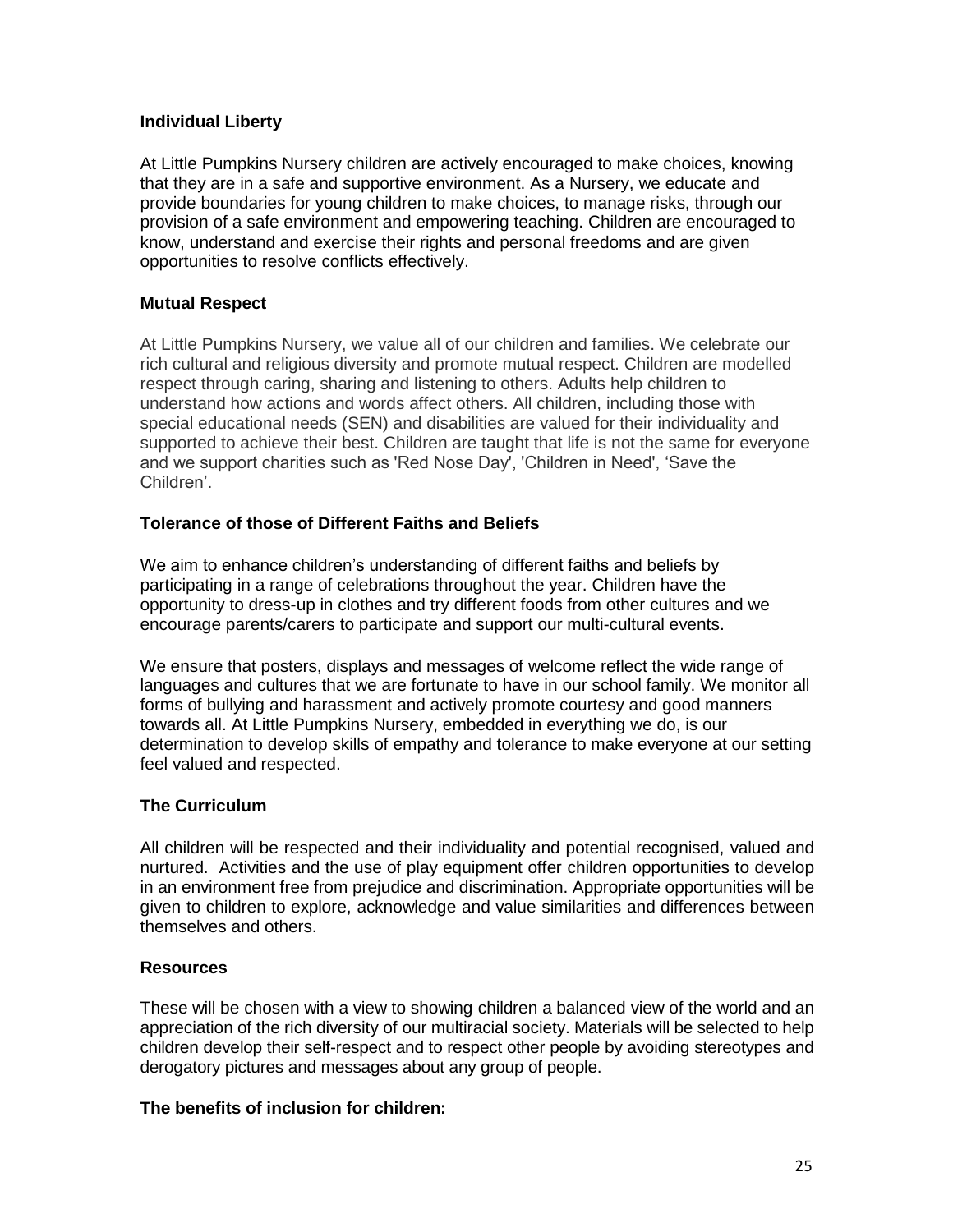All children can experience diversity and know they are valued for who they are and not for what they can do or learn by a certain age. They can learn to accept people for who they are.

It teaches all children (Including those with SEN) that differences should be celebrated they are what make us unique. Being included in mainstream education teaches children the tools for life, how to cope with difficult situations and how to get through them.

### **Ability/Disability**

Little Pumpkins Nursery understands that children have a wide range of needs which differ from time to time. In meeting these needs Little Pumpkins Nursery aims to:

- Ensure the environment and equipment is accessible to all children
- Provide places for all children, including children with Special Educational Needs
- Support every child and meet their individual needs (see Special Needs Policy)
- Provide each child with a Key Person to ensure their needs are being met
- Allow each child to progress at their own rate in all areas of development
- Provide positive images for all children
- Provide resources and activities that enable all children to reach their full potential
- Liaise with other professional organisations, where appropriate, for help, advice and support for both the Nursery staff and for the parent/carer

### **Social Group**

Little Pumpkins Nursery recognises that there are many different types of family groups. It is our aim to:

- Offer support to all families
- Ensure that children and their families are not judged by their social circumstances
- Enable children to learn about the different make up of families
- Ensure children are not made to feel different by handling special days sensitively (e.g. Mother's Day/Father's Day)
- Encourage children to talk about their families and their home life
- Operate a flexible payment system for families with differing means

#### **Gender**

It is important for children to form a positive gender identity for their self-esteem to develop. To enable children to do this, Little Pumpkins Nursery aims to:

- Give both boys and girls equal consideration
- Ensure all children have equal access to play equipment and activities
- Challenge traditional stereotypes
- Ensure both men and women are shown in positive roles
- Challenge negative attitudes and dispositions sensitively
- Refrain from using terms such as 'big strong boys'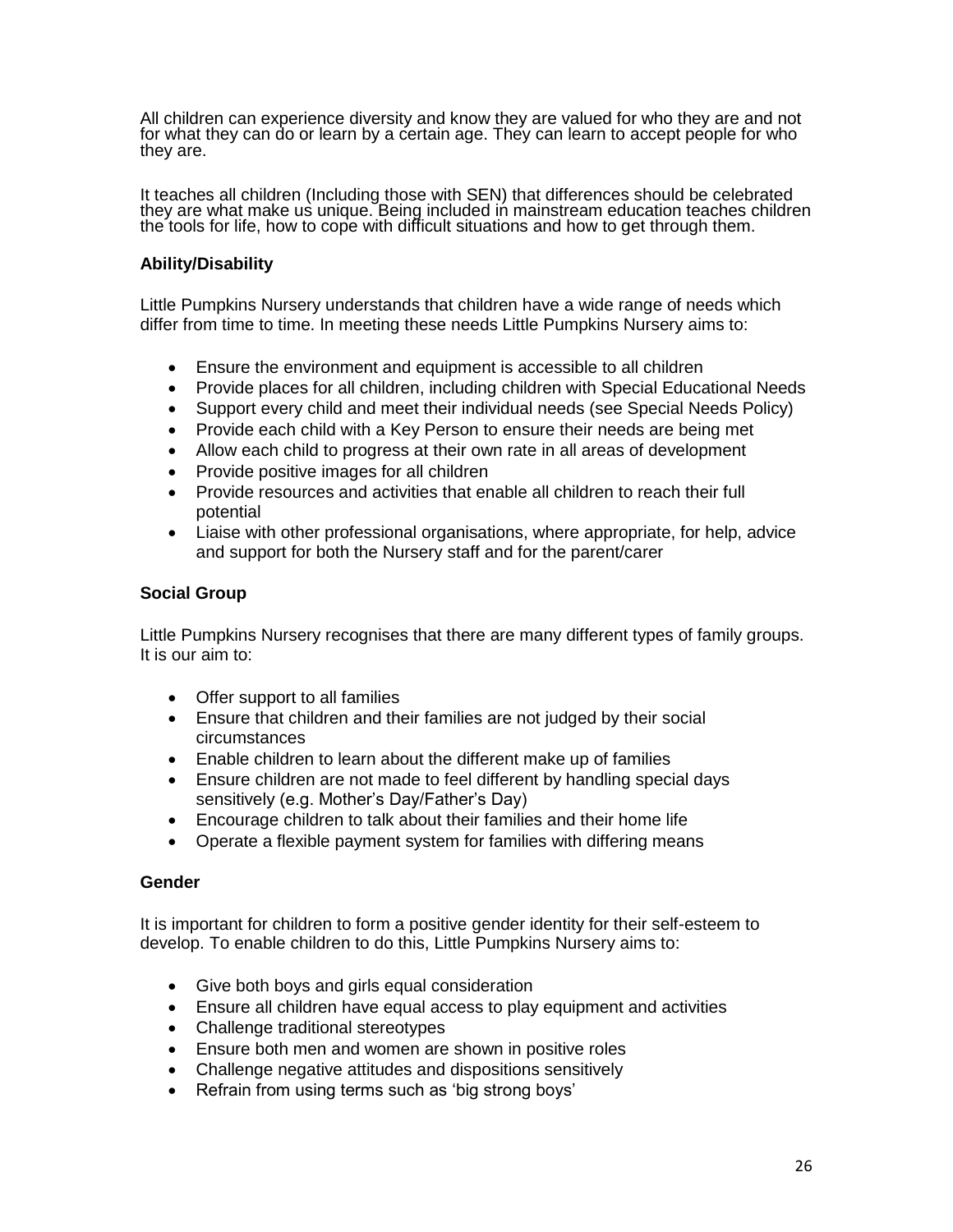### **Discriminatory behaviour/remarks**

These are unacceptable in the Nursery. The response will aim to be sensitive to the feelings of the victim(s) and to help those responsible to understand and overcome their prejudices.

### **Language**

Information, written and spoken, will be clearly communicated in as many languages as necessary. Bilingual/multilingual children and adults are an asset. They will be valued and their languages will be recognised and respected in the Nursery.

### **Food**

Medical, cultural and dietary needs will be met. We help children to learn about a range of food, cultural approaches to mealtimes and eating and to respect the differences among them.

### **Meetings**

The time, place and conduct of meetings will ensure that all families have an equal opportunity to be involved in the running of the Nursery.

### **Cultural Capital**

In September 2019, the new Ofsted Education Inspection Framework added the term 'Cultural Capital'.

The Early Years Foundation Stage plays an important part here, as strong foundations are built that will make a real difference to a child's future. At Little Pumpkins Nursery, we believe that Cultural Capital is about giving our children the best possible start to their early education and future success. It is our intention to provide a curriculum which enhances and broadens experiences and opportunities for all children, particularly for our most vulnerable young learners. Our curriculum is pitched so that it offers a range of experiences which engage, enthuse and enlighten. Our intention is to provide a culture of curiosity through magical moments: to widen horizons, tap into potential and instill ambition.

The Nursery Practitioners have a wealth of experience and rely on their knowledge of the children to plan activities and learning opportunities across the EYFS curriculum to stimulate positive development for each child.